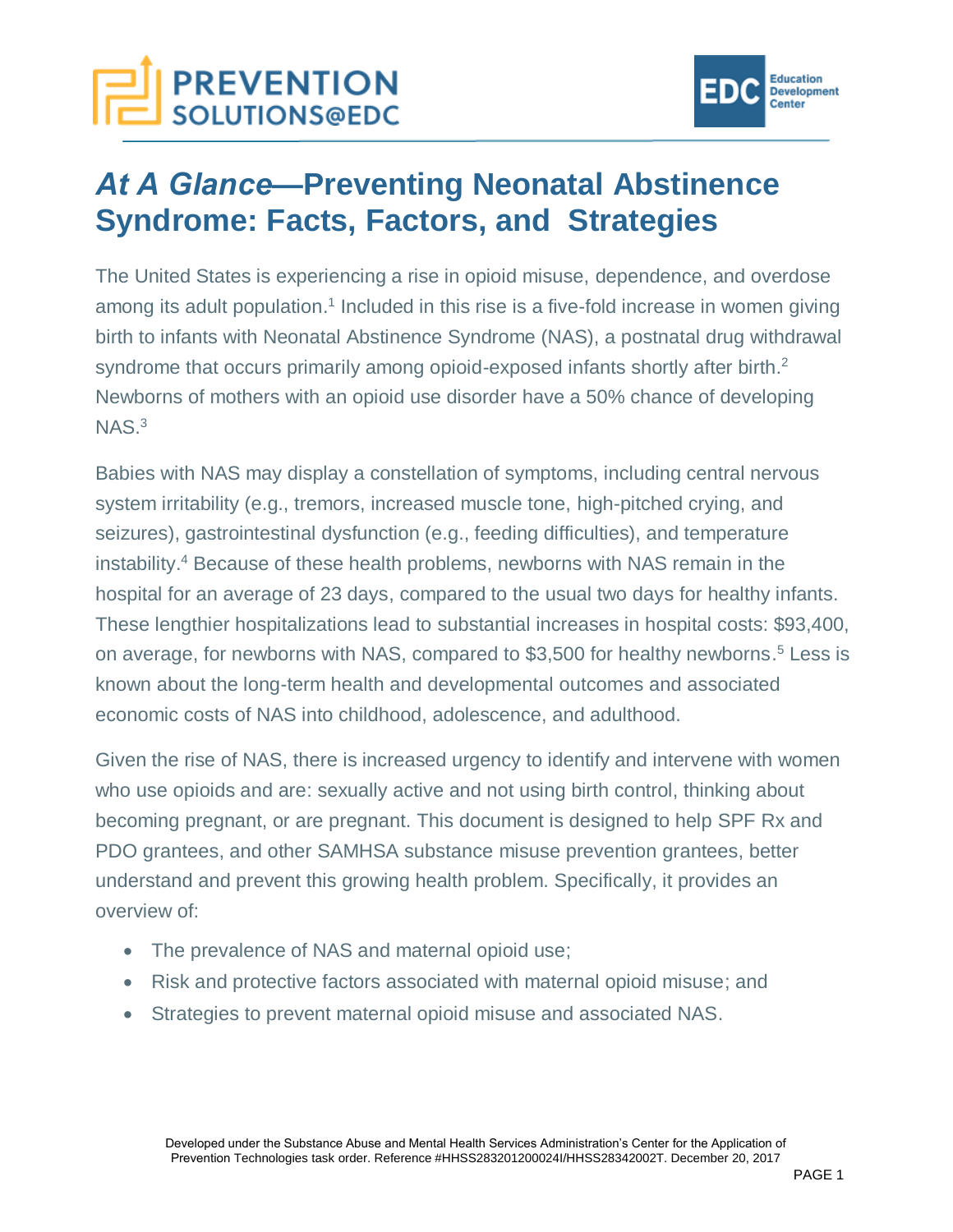# **PREVALENCE OF NAS AND MATERNAL OPIOID USE**

Over the past 10 years, rates of NAS have increased dramatically. Graph 1 depicts this rise. In 2000, there were 1.2 cases of NAS per 1,000 hospital births. In 2012, this rate increased to 5.8 per 1,000 hospital births, with a noticeable rise from 2007 to 2012.<sup>6,7</sup>



#### **Graph 1: NAS Prevalence in the United States**

Most NAS cases can be attributed to maternal use of prescription opioids or heroin.<sup>7</sup> In fact, the increase in NAS rates mirrors the increase in opioid use (from either prescription opioids or heroin) among pregnant women and women of child-bearing age.<sup>†,2,8</sup>

Not all opioid use is misuse. Many pregnant women receive and use opioids prescribed by their doctors. Between 2005 and 2011, an estimated 14.4% of pregnant women in the U.S. were prescribed an opioid during their pregnancy.<sup>9</sup> Between 2008 and 2012, more than one quarter of privately insured women ages 18–44 and more than one third of women of the same ages enrolled in Medicaid filled a prescription for an opioid medication.<sup>‡,10</sup>

On average, about 21,000 pregnant women ages 15–44 misused opioids in the past month, according to combined data from the 2007 to 2012 National Surveys of Drug Use and Health (NSDUH). When looking more closely at when during pregnancy women tended to misuse, the NSDUH survey revealed that pregnant women were statistically more likely to misuse opioids during their first trimester than their second or third trimester. Younger pregnant women aged 15–17 and 18–25 were more likely to misuse opioids in the past month than older pregnant women (aged 26–

<sup>†</sup> Women of child-bearing age are defined here as those who are between the ages of 15 and 44 years old. ‡ This data does not differentiate between women who are misusing opioids and those who are using opioids as prescribed.

Developed under the Substance Abuse and Mental Health Services Administration's Center for the Application of [Prevention Techno](http://www.samhsa.gov/capt/)logies task order. Reference #HHSS283201200024I/HHSS28342002T. December 20, 2017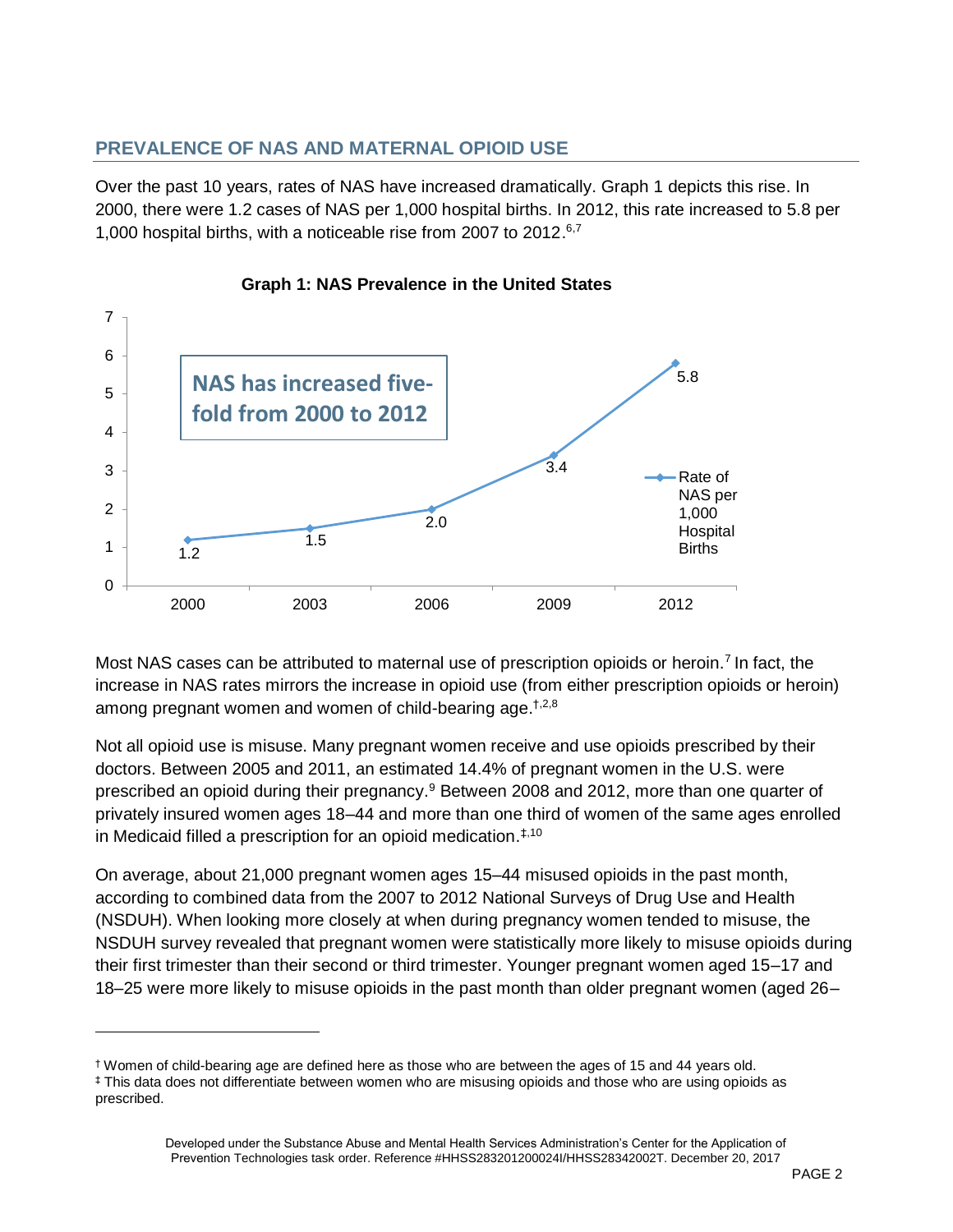34). Pregnant women living below the federal poverty level were also more likely to misuse opioids compared to pregnant women living at or above the poverty level.<sup>8</sup>

Heroin use also contributes to the incidence and prevalence of NAS. In fact, women who initially use prescription opioids non-medically sometimes move onto using heroin since it is less expensive and more readily accessible. In 2012, 22.9% of pregnant women admitted for treatment in the United States reported heroin use, while 28.1% reported non-heroin opioid misuse. Similar proportions were found between non-pregnant female admissions (20.1% and 23.5% respectively).<sup>8</sup>

# **RISK AND PROTECTIVE FACTORS ASSOCIATED WITH OPIOID USE**

Because NAS is a consequence of opioid use during pregnancy, reducing opioid use among women of child-bearing age, and pregnant women in particular, is critical to NAS prevention efforts. Understanding the risk and protective factors associated with opioid misuse among these populations can help practitioners assess, plan for, and select appropriate prevention strategies. Table 1 provides a short summary of the literature on risk and protective factors that are associated with misuse of prescription opioids among women of childbearing age and adolescent girls.<sup>11</sup>

| <b>Risk Factors</b>                                                     | <b>Protective Factors</b>                                           |
|-------------------------------------------------------------------------|---------------------------------------------------------------------|
| All Women of Childbearing Age                                           |                                                                     |
| Initiation of prescription drug misuse before<br>age 13                 | Having greater perception of substance<br>$\bullet$<br>misuse risks |
| Past-year misuse of alcohol, marijuana,                                 | Having a four-year college degree <sup>§</sup>                      |
| and illicit substances                                                  | Community norms that disapprove of the<br>$\bullet$                 |
| Past 30-day drunkenness and past 30-day<br>or current use of cigarettes | non-medical use of prescription drugs                               |
|                                                                         | Being married (ages 18–25)<br>٠                                     |
| Having a previous history of alcohol or<br>other drug misuse            | Being employed (ages 35–49)<br>$\bullet$                            |
| Being unemployed (ages 18–34) <sup>§</sup>                              |                                                                     |
| Having poor health, illness, or injury <sup>§</sup>                     |                                                                     |
| Past-year diagnosis of anxiety or mood<br>disorders (ages 18–25)        |                                                                     |
| Having a lower household income (ages<br>$18 - 25$ <sup>§</sup>         |                                                                     |

# **Table 1: Risk and Protective Factors Associated with Misuse of Prescription Opioids**

<sup>§</sup> These risk and protective factors are typically markers for other mediating factors. While the literature is not conclusive, prevention practitioners should keep in mind mediating factors that may exist.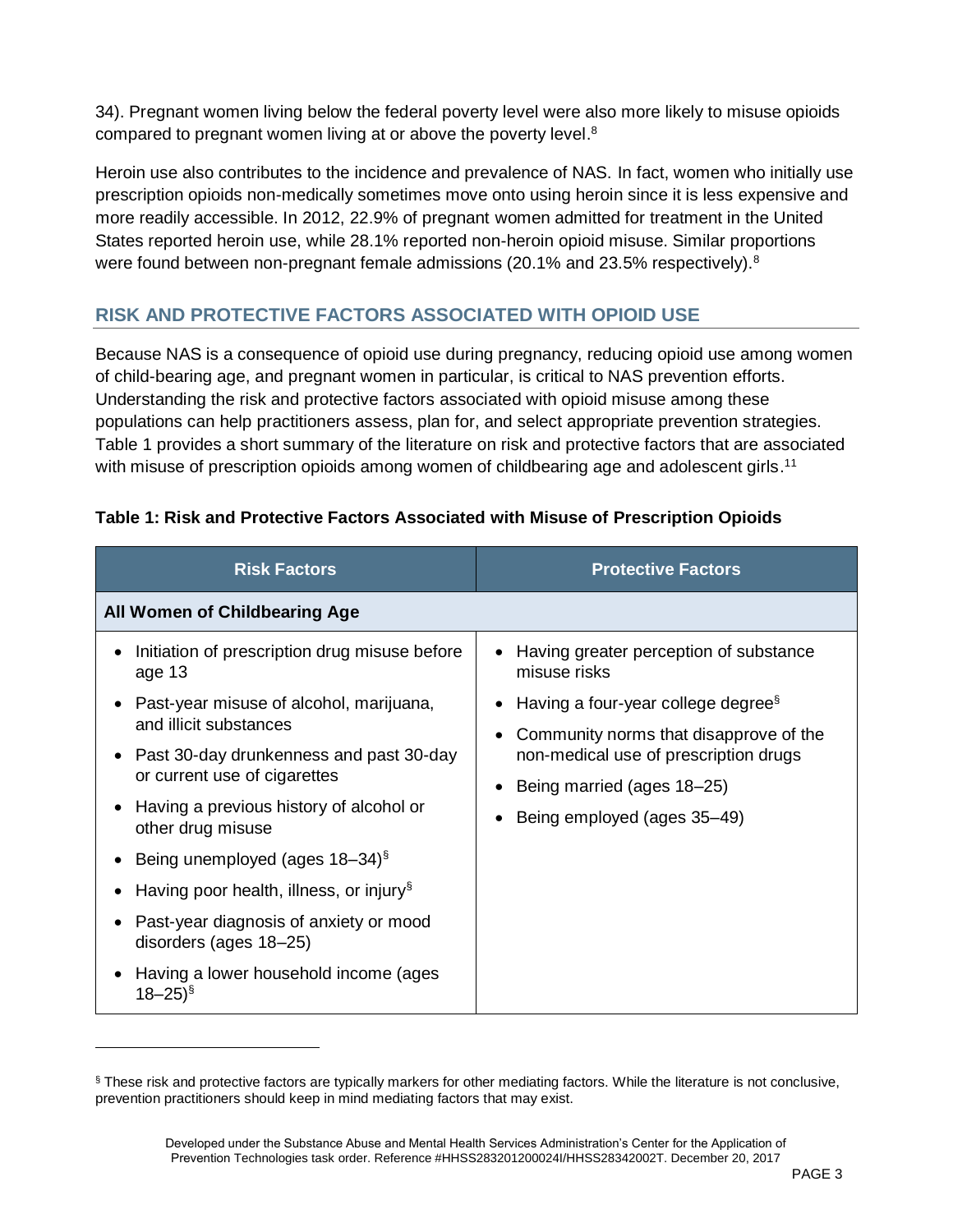| <b>Risk Factors</b>                                                                                                                                                                                                                                                                                                                                                                                                                                           | <b>Protective Factors</b>                                                                                                                                                                                                                                                                                                                                                         |
|---------------------------------------------------------------------------------------------------------------------------------------------------------------------------------------------------------------------------------------------------------------------------------------------------------------------------------------------------------------------------------------------------------------------------------------------------------------|-----------------------------------------------------------------------------------------------------------------------------------------------------------------------------------------------------------------------------------------------------------------------------------------------------------------------------------------------------------------------------------|
| <b>Adolescent Girls</b>                                                                                                                                                                                                                                                                                                                                                                                                                                       |                                                                                                                                                                                                                                                                                                                                                                                   |
| Past 30-day use of substances<br><b>Experiencing depression</b><br>School delinquency <sup>#</sup><br>Peer attitudes favorable toward substance<br>misuse<br>Greater peer use of substances<br>Weak social bonds<br>Decreased religiosity <sup>#</sup><br>Parental attitudes favorable to substance<br>use<br>Experiencing a large number of negative<br>life events<br>Living in an urban environment <sup>‡</sup><br>Moving three or more times in the past | Being in school#<br>$\bullet$<br>Commitment to doing well in school, and<br>$\bullet$<br>finishing high school<br>Attending a prevention class<br>$\bullet$<br>Having a greater perception of risk<br>$\bullet$<br>associated with substance use<br>Parental disapproval of substance use<br>٠<br>Strong parent-child bonds<br>٠<br>Having a higher household income <sup>#</sup> |
| year <sup>#</sup><br>Societally-influenced perception of risks<br>associated with substance use                                                                                                                                                                                                                                                                                                                                                               |                                                                                                                                                                                                                                                                                                                                                                                   |

In addition to those risk and protective factors associated with prescription opioid misuse, there are also risk and protective factors that are specific to heroin use. These risk factors include:

- Personality characteristics, such as cynicism or a high level of anger toward self and others<sup>‡</sup>
- Dependence on, or misuse of, opioid pain relievers; history of poly-drug use; or early onset of drugs or tobacco use
- Experiencing depression
- Having experienced a history of child abuse (sexual, physical or emotional)
- Dropping out of school, having a history of foster care placements, participating in multiple delinquent behaviors, or having ever been in jail or a detention center

<sup>‡</sup> These risk and protective factors are typically markers for other mediating factors. While the literature is not conclusive, prevention practitioners should keep in mind mediating factors that may exist.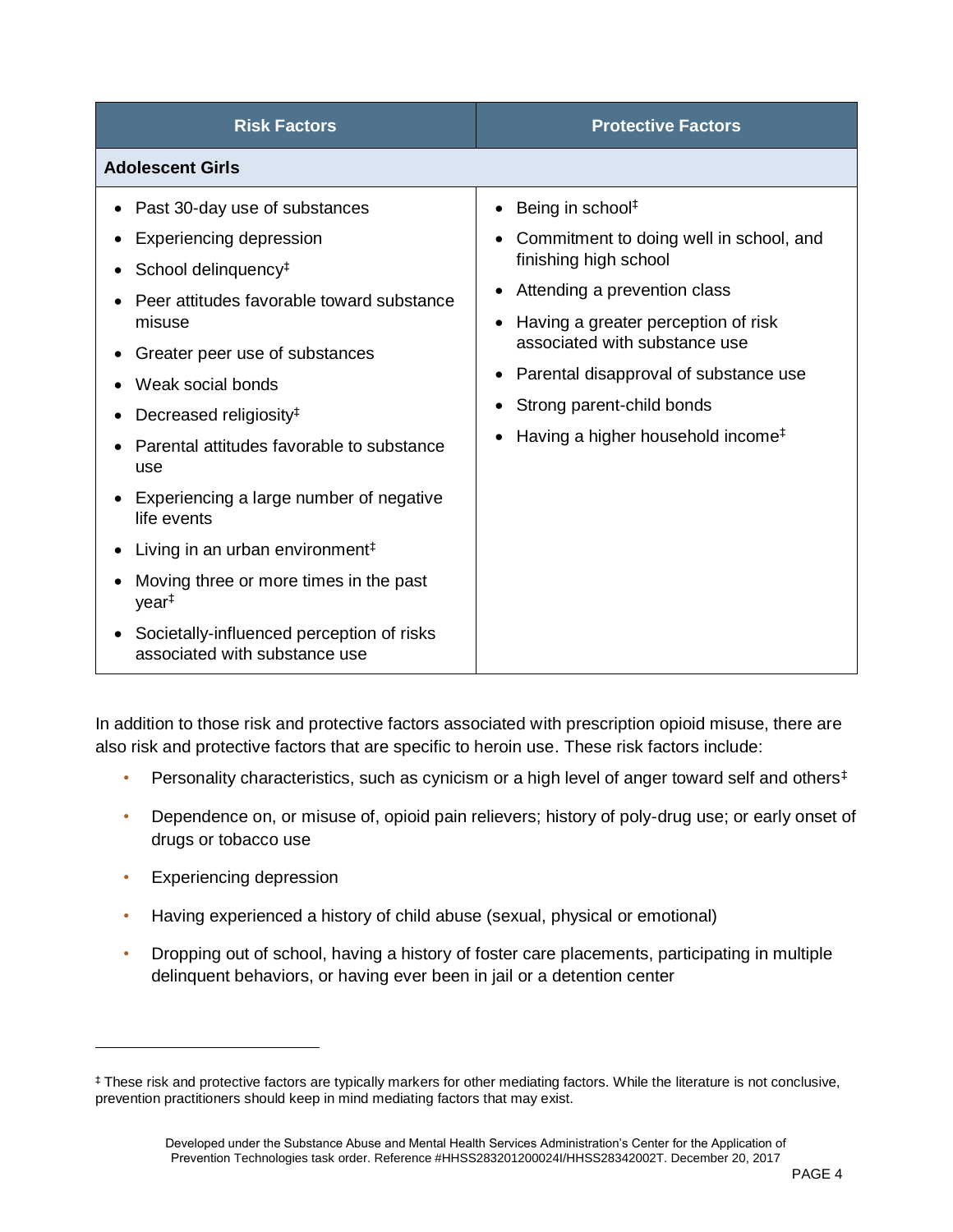While the research predominately focuses on risk for heroin use, one study identified having high  $IQ<sup>‡</sup>$ scores or high socioeconomic status<sup> $‡$ </sup> as protective factors.<sup>12</sup>

# **STRATEGIES TO PREVENT NAS**

The Centers for Disease Control and Prevention (CDC) has identified a handful of strategies shown to be effective in preventing or lowering the incidence of NAS.<sup>13</sup> Examples of each strategy are provided below. In addition, we include strategies from our own comprehensive review and metaanalysis. The strategies are organized into two categories:

- Strategies designed to reduce opioid use among pregnant women and women of childbearing age; and
- Strategies to reduce harm among women using opioids.

# **Strategies to Reduce Opioid Use Among Pregnant Women and Women of Childbearing Age**

- **Coordination of Comprehensive Services.** Approaches that coordinate medical care, psychiatric services, and social services strengthen the relationship between the patient and the healthcare system, and therefore may have a greater impact on opioid use than a fragmented system of care.<sup>14,15</sup> Although no evaluation has been completed on the effectiveness of this method in preventing opioid misuse among pregnant women, several reviews have been conducted to support the integration of services for optimal patient care. 16,17,18
- **Systemwide Provider Education.** This strategy is aimed at providing education to prescribers on the dangers of prescription drug misuse. Provider education, such as the *CDC Guidelines for Prescribing Opioids for Chronic Pain* [\(https://www.cdc.gov/mmwr/volumes/65/rr/rr6501e1.htm\)](https://www.cdc.gov/mmwr/volumes/65/rr/rr6501e1.htm) recommends that, prior to initiating opioid therapy, clinicians discuss with reproductive-aged women family planning and the potential effects of long-term opioid use on future pregnancies. Again, there is no empirical evidence to support the effectiveness of these guidelines in preventing opioid misuse among women who are pregnant or likely to become pregnant. However, evidence from other fields of study points to the effectiveness of provider guidelines in promoting clinician behavior change to reduce the incidence of neonatal abstinence syndrome.
- **Universal Screening.** Validated substance use screening tools such as the Screening Brief Intervention and Referral to Treatment (SBIRT) model and 4 P's Plus Screen for Substance Use in Pregnancy<sup>\*\*,19</sup> can be administered to all pregnant women during their typical

<sup>‡</sup> These risk and protective factors are typically markers for other mediating factors. While the literature is not conclusive, prevention practitioners should keep in mind mediating factors that may exist.

<sup>\*\*</sup> The 4Ps is an acronym for 4 categories of questions asked in the 4P's Plus Screen for Substance Use in Pregnancy. The 4Ps include: Parents (Did either of your parents have a problem with alcohol or drugs?); Partner (Does your partner have a problem with alcohol or drugs?; Past (Have you ever drunk beer, wine or liquor?); Pregnancy (In the month before you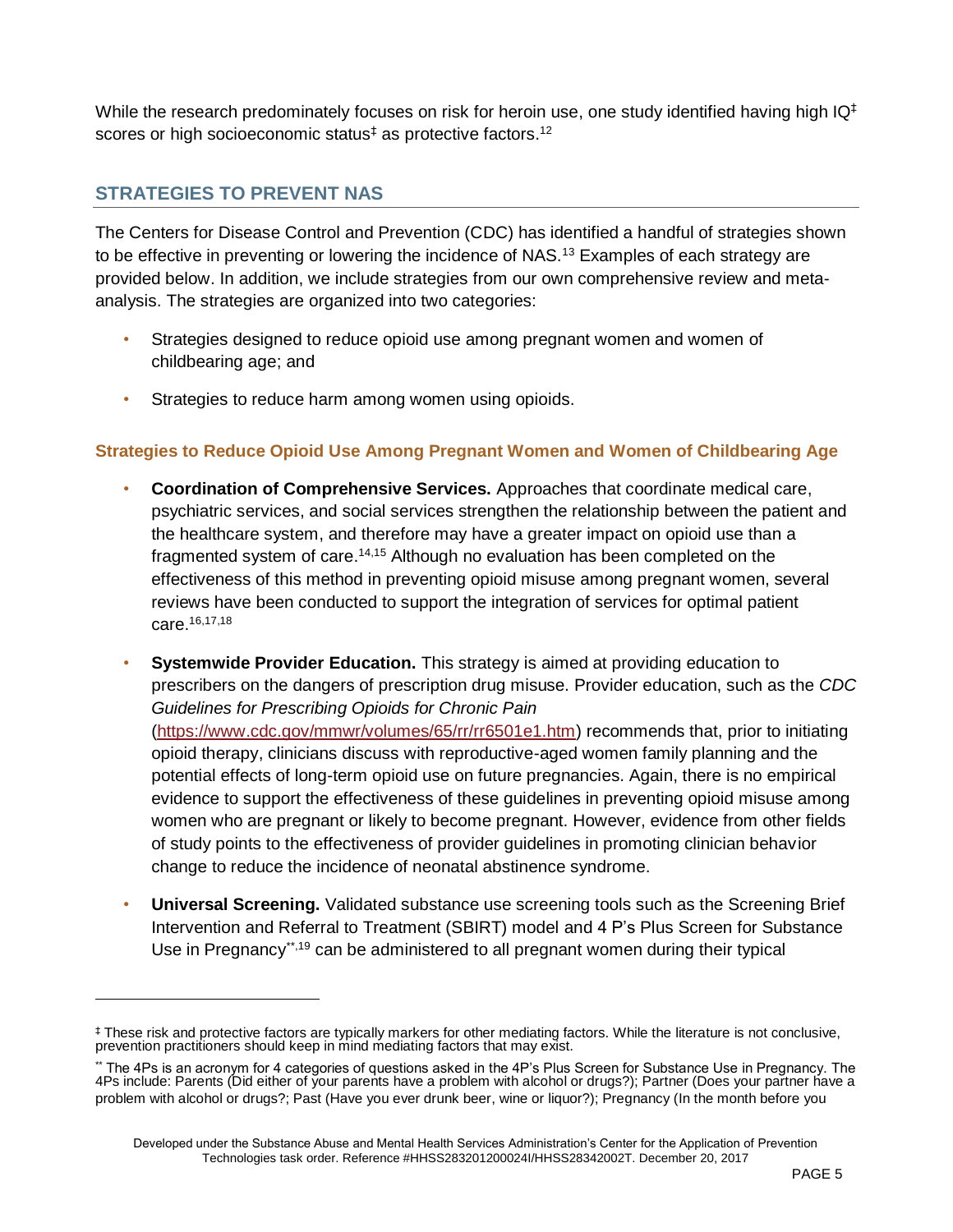encounters with healthcare services. Screen results then provide a basis for communication between the provider and patient about the effects of prenatal substance use and appropriate referrals for treatment. This universal approach—targeting all women of childbearing age—also helps to reduce the stigma associated with substance use screening by normalizing conversations with healthcare providers about substance use.<sup>14,15</sup> This approach has not been evaluated specifically for its effectiveness in preventing opioid misuse among women of childbearing age; however, due to its efficacy in other populations and with other substances for opioid misuse, it remains a recommended strategy by key federal agencies.<sup>20, 21</sup>

### **Strategies to Reduce Harm Among Women Using Opioids**

- **Contraception for Drug-Dependent Women.** Unintended pregnancies constitute about half of the pregnancies in the U.S., and nearly 90% of pregnancies among women struggling with opioid misuse. Providing free contraception for drug-dependent women has been shown to reduce the risk of fetal opioid exposure and subsequently NAS.<sup>14,22,23,24</sup>
- **Medication-Assisted Treatment (MAT**). MAT relies on the use of medications, in combination with behavioral therapies, to provide a whole-patient approach to treating substance use disorders. Individuals receiving MAT often demonstrate dramatic improvement in addiction-related behaviors and psychosocial functioning. MAT using methadone or buprenorphine is the standard of care for opioid-dependent pregnant women.<sup>14,15,25</sup>

# **LEARN MORE ABOUT OTHER PREVENTION STRATEGIES**

Most women of child-bearing age have the potential to become pregnant. Therefore, efforts should be taken to reduce opioid use and misuse among this population in general. More information on strategies to reduce the nonmedical use of prescription drugs is included in the CAPT tool [Preventing Prescription Drug Misuse: Programs and Strategies.](https://preventionsolutions.edc.org/services/resources/preventing-prescription-drug-misuse-programs-and-strategies) More information on strategies to prevent heroin use is included in [Preventing Heroin Use: Facts,](https://preventionsolutions.edc.org/services/resources/preventing-heroin-use-facts-figures-and-strategies-issues-brief) [Factors, and Strategies.](https://preventionsolutions.edc.org/services/resources/preventing-heroin-use-facts-figures-and-strategies-issues-brief)

knew you were pregnant, how many cigarettes did you smoke? In the month before you knew you were pregnant, how many beers/how much wine/how much liquor did you drink?).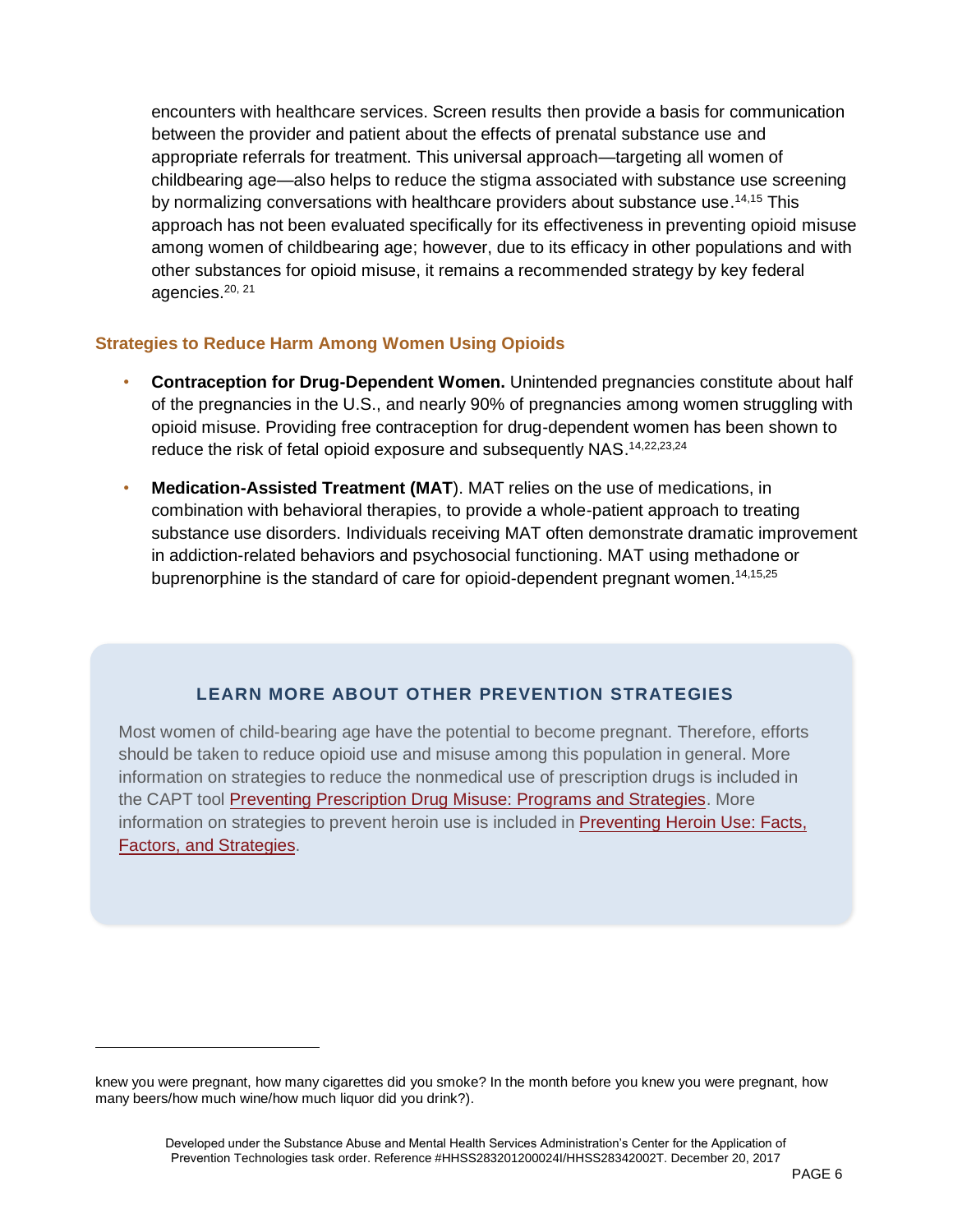# **CONCLUSION**

Infants born with symptoms of NAS are on the rise, but prevention measures can help curb this trend. A thorough understanding of NAS can help prevention practitioners customize approaches that fit the needs of their communities, and that ultimately reduce the number of infants born with NAS. Careful consideration of the risk and protective factors associated with opioid misuse, and then selecting strategies that address these factors, can help prevention practitioners reduce opioid misuse by adolescent girls and women and subsequently reduce the number of infants born with NAS.

# **APPENDIX: SOURCES OF ADDITIONAL INFORMATION ON NAS**

#### **NAS Overviews**

- *Neonatal Abstinence Syndrome*. A June 2015 fact sheet published by the National Association of State Alcohol and Drug Abuse Directors, Inc., available at <http://nasadad.wpengine.com/wp-content/uploads/2015/06/NAS-Fact-Sheet-Final.pdf>
- *Neonatal Abstinence Syndrome.* List of publications, webinars, videos and recent research studies from SAMHSA's National Center on Substance Abuse and Child Welfare, available at [https://ncsacw.samhsa.gov/resources/opioid-use-disorders-and-medication-assisted](https://ncsacw.samhsa.gov/resources/opioid-use-disorders-and-medication-assisted-treatment/neonatal-abstinence-syndrome.aspx)[treatment/neonatal-abstinence-syndrome.aspx](https://ncsacw.samhsa.gov/resources/opioid-use-disorders-and-medication-assisted-treatment/neonatal-abstinence-syndrome.aspx)
- *A Collaborative Approach to the Treatment of Pregnant Women with Opioid Use Disorders: Practice and Policy Considerations for Child Welfare, Collaborating Medical, and Service Providers.* HHS Publication No. (SMA) 16-4978. Substance Abuse and Mental Health Services Administration, 2016, available at: [https://ncsacw.samhsa.gov/files/Collaborative\\_Approach\\_508.pdf.](https://ncsacw.samhsa.gov/files/Collaborative_Approach_508.pdf) Developed in collaboration with the Administration for Children and Families, this new SAMHSA publication provides an overview of opioid use among pregnant women, evidence-based treatment recommendations, and tools for developing a collaborative action plan.

# **NAS Incidence and Trends**

While the incidence of babies born with NAS in the U.S. is not uniformly tracked, there are several sources that provide data on NAS and related indicators, including the following:

• *State Inpatient Database (SID).* A database of inpatient discharge records from community hospitals by state. It includes national and state information on neonates born with primary and secondary diagnoses of NAS; pregnant mothers with opioid-related primary and secondary diagnoses, and women of childbearing age (15–44) with opioid-related primary and secondary diagnoses. Online analysis available at<http://hcupnet.ahrq.gov/>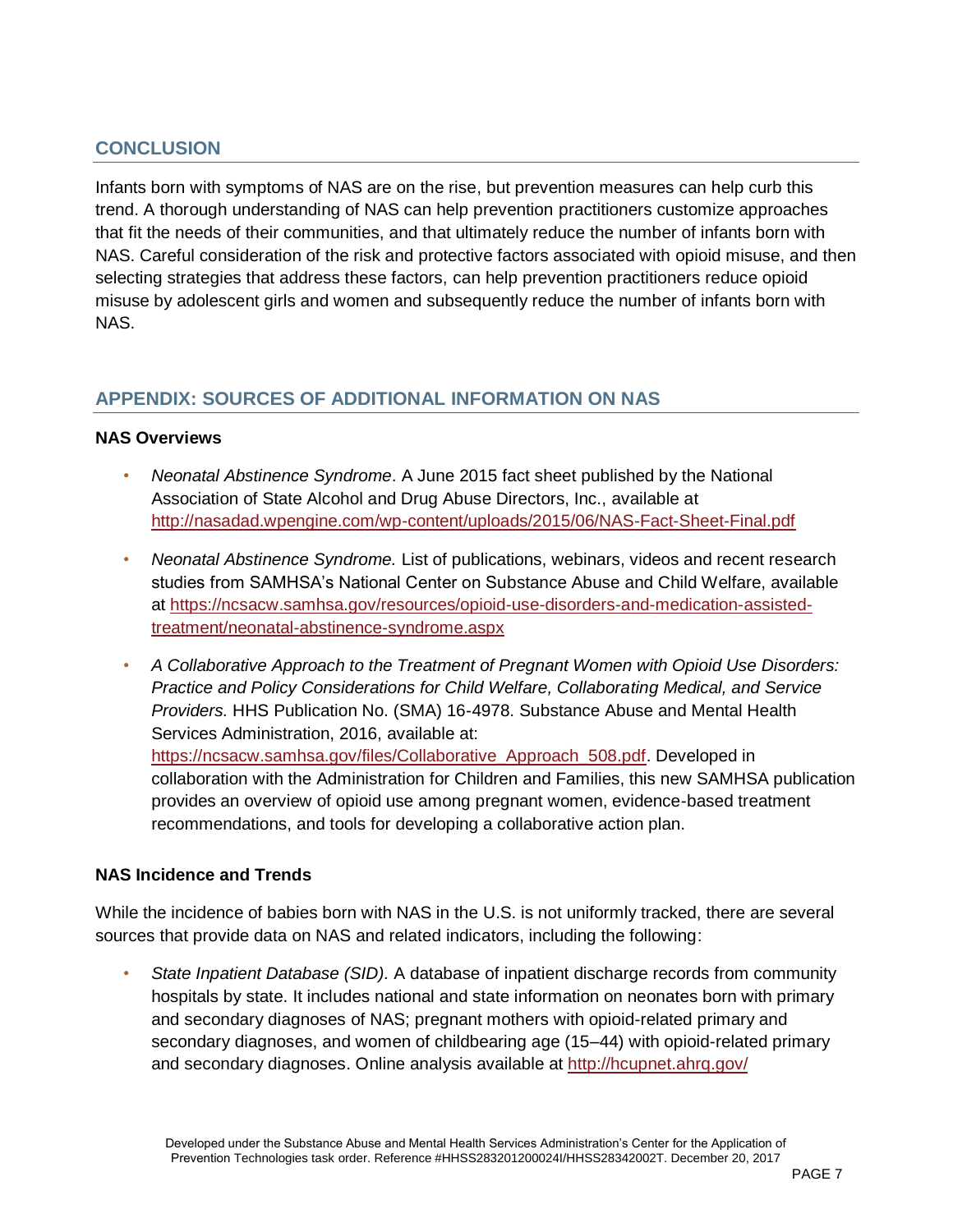- *Treatment Episode Data Sets (TEDS).* Includes information on treatment admissions involving heroin, non-prescription methadone and other opiates/synthetics among women who are pregnant or of child-bearing age (15–44 years) at the time of admission. Online analysis available at <https://www.icpsr.umich.edu/icpsrweb/ICPSR/>
- *National Survey on Drug Use and Health (NSDUH).* Includes information on heroin, methadone, and other opioid use by pregnancy status and trimester of pregnancy, and use by women of child-bearing age (15–44 years). Online analysis available at <https://www.icpsr.umich.edu/icpsrweb/index.jsp>
- *Incidence of Neonatal Abstinence Syndrome — 28 States, 1999–2013,* in the August 2016 issue of Morbidity and Mortality Weekly Report (MMWR), available at <http://www.cdc.gov/mmwr/volumes/65/wr/mm6531a2.htm>

These resources provide information on NAS at the national and state levels, but are less useful as sources of community-level data. Only a few of these resources provide county-level data, and the indicator estimates available from them are often unstable or suppressed given the low case counts. To address these data gaps, communities may find it helpful to connect with the following agencies or departments in their respective states, jurisdictions, or tribes, as many routinely collect relevant information:

- Substance abuse and mental/behavioral health agencies
- Department of health/public health
- Hospitals and emergency rooms
- Prescription drug monitoring programs
- Police departments and drug courts

# **Opioid Use and Disorders**

- *Nonmedical Prescription Opioid Use and Use Disorders.* An overview of national trend data from 2003–2013 on non-medical use of prescription opioids and prescription opioid use disorders published in the October 2015 edition of the Journal of the American Medical Association. Available at<http://jama.jamanetwork.com/article.aspx?articleID=2456166>
- *Prescription Drug Use and Misuse in the United States: Results from the 2015 National Survey on Drug Use and Health*. A report published by SAMHSA that provides a summary of findings from the 2015 National Survey on Drug Use and Health (NSDUH) and a comparison with previous NSDUH data analysis of prescription drug misuse in the United States. Available at [http://www.samhsa.gov/data/sites/default/files/NSDUH-FFR2-2015/NSDUH-](http://www.samhsa.gov/data/sites/default/files/NSDUH-FFR2-2015/NSDUH-FFR2-2015.htm)[FFR2-2015.htm](http://www.samhsa.gov/data/sites/default/files/NSDUH-FFR2-2015/NSDUH-FFR2-2015.htm)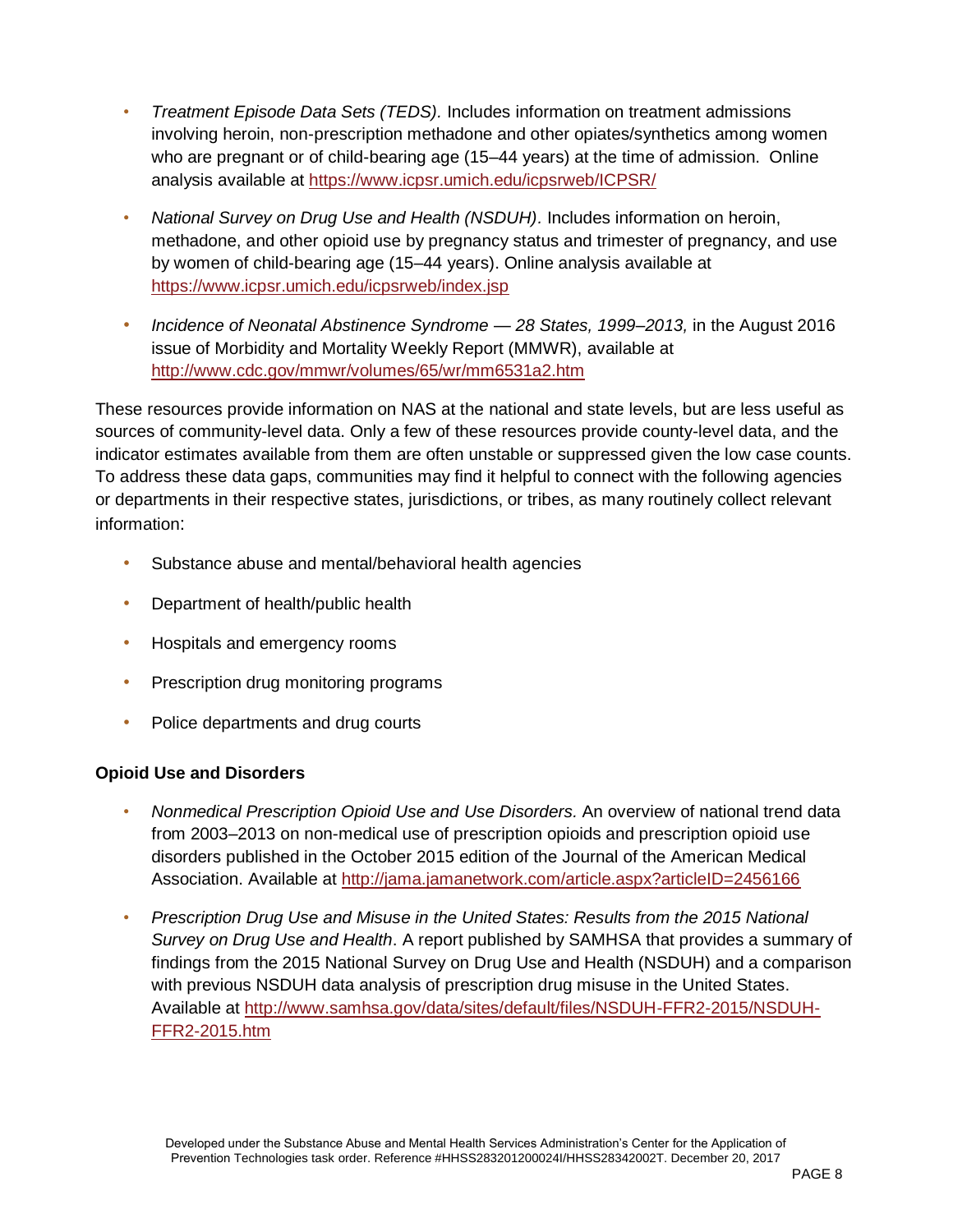#### **Heroin Use**

- *Trends in Heroin Use in the United States: 2002 to 2013.* A report from the Center for Behavioral Health Statistics and Quality (CBHSQ), published by SAMHSA with a summary of NSDUH findings on heroin use in the United States. Includes indicators on past-year heroin use, heroin dependence, treatment for heroin use, perceptions of risk from heroin use, and perceptions of heroin availability. Available at [http://www.samhsa.gov/data/sites/default/files/report\\_1943/ShortReport-1943.html](http://www.samhsa.gov/data/sites/default/files/report_1943/ShortReport-1943.html)
- *Today's Heroin Epidemic.* This web page, hosted by the Centers for Disease Control and Prevention, provides a brief overview on the heroin epidemic, including infographics on incidence, prevalence and action steps for states. Available at <http://www.cdc.gov/vitalsigns/heroin/>

### **Risk and Protective Factors for Opioid Misuse**

- *Preventing Prescription Drug Misuse: Understanding Who Is at Risk.* This resource summarizes information from cross-sectional and longitudinal studies on factors that have been shown to either increase risk of or protect against the non-medical use of prescription drugs, including opioids. Available at https://preventionsolutions.edc.org/ [services/resources/preventing-prescription-drug-misuse-understanding-who-risk](https://preventionsolutions.edc.org/services/resources/preventing-prescription-drug-misuse-understanding-who-risk)
- *Preventing Heroin Use: Facts, Factors, and Strategies*. This at-a-glance provides additional information on risk and protective factors for both heroin use and the nonmedical use of prescription opioids. Available at [https://preventionsolutions.edc.org/services/resources/preventing-heroin-use-facts](https://preventionsolutions.edc.org/services/resources/preventing-heroin-use-facts-figures-and-strategies-issues-brief)figures-and-strategies-issues-brief

#### **Strategies to Prevent NAS**

• *Preventing Prescription Drug Misuse: Programs and Strategies.* This resource from SAMHSA's CAPT summarized strategies to support the prevention of prescription drug misuse, including opioids. Though this resource is not specifically focused on women, the information included can be useful when considering prevention strategies for this specific population. Available at [https://preventionsolutions.edc.org/services/resources/preventing](https://preventionsolutions.edc.org/services/resources/preventing-prescription-drug-misuse-programs-and-strategies)[prescription-drug-misuse-programs-and-strategies](https://preventionsolutions.edc.org/services/resources/preventing-prescription-drug-misuse-programs-and-strategies)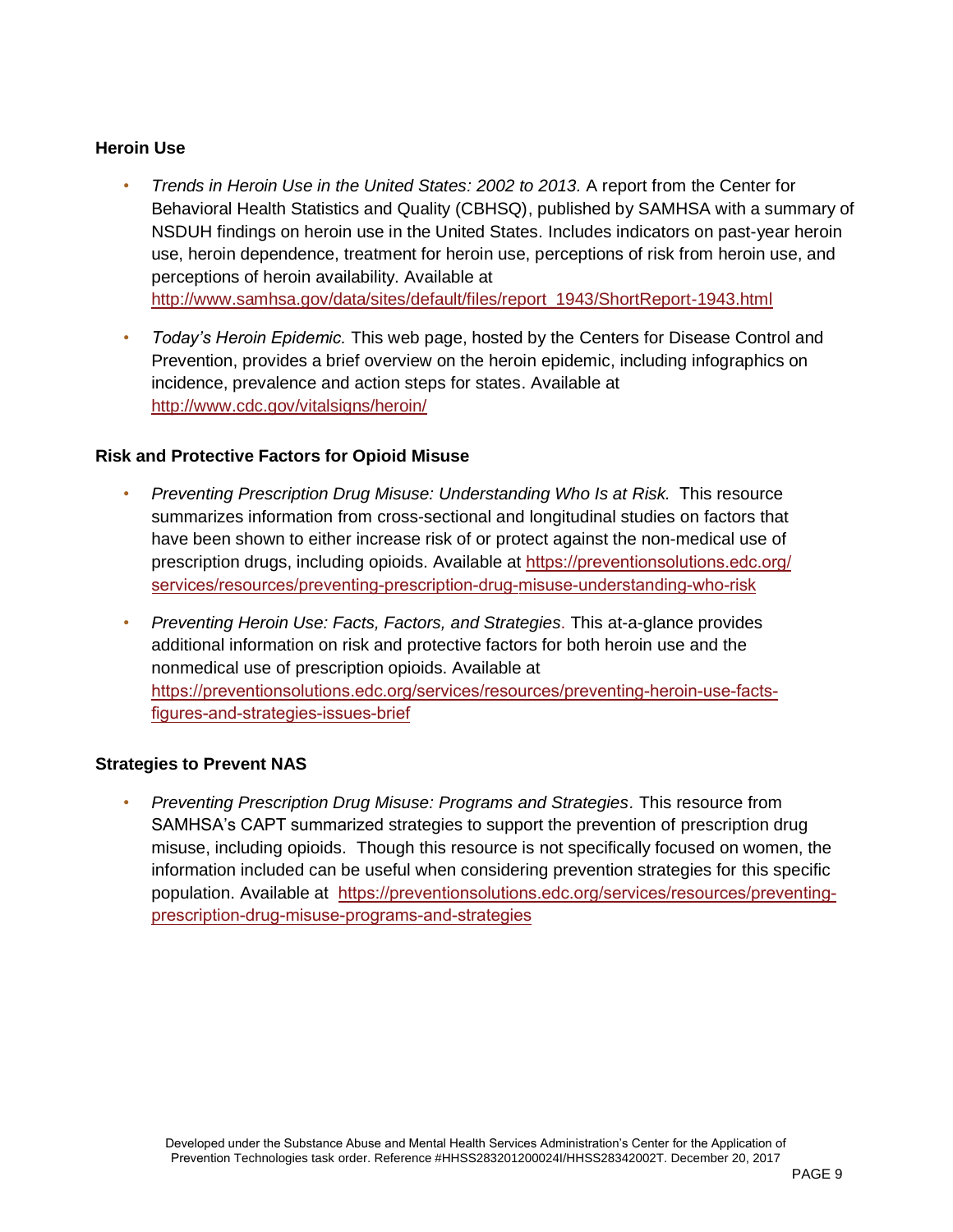# **REFERENCES**

- 1. Rudd, R. A., Aleshire, N., Zibbell, J. E., & Gladden, R. M. (2016). Increases in drug and opioid overdose deaths— United States, 2000–2014. *Morbidity and Mortality Weekly Report, 64*(50),1378-1382. Retrieved from [http://www.cdc.gov/mmwr/preview/mmwrhtml/mm6450a3.htm?s\\_cid=mm6450a3\\_w](http://www.cdc.gov/mmwr/preview/mmwrhtml/mm6450a3.htm?s_cid=mm6450a3_w)
- 2. Ko, J. Y., Patrick, S. W., Tong, V. T., Patel, R., Lind, J. N., & Barfield, W. D. (2016). Incidence of neonatal abstinence syndrome—28 states, 1999–2013. *Morbidity and Mortality Weekly Report, 65*(31), 799–802. Retrieved from <https://www.cdc.gov/mmwr/volumes/65/wr/mm6531a2.htm>
- 3. Peltz, G., & Anand, K. J. (2015). Long-acting opioids for treating neonatal abstinence syndrome. *Journal of the American Medical Association, 314*(19), 2023-2024. doi:10.1001/jama.2015.13537
- 4. Hudak, M. L., & Tan, R. C. (2012). Neonatal drug withdrawal. Pediatrics,129(2), e540–e560.
- 5. Patrick, S. W., Davis, M. M., Lehman, C. U., & Cooper, W. O. (2015). Increasing incidence and geographic distribution of neonatal abstinence syndrome: United States 2009-2012. *Journal of Perinatology, 35*(8), 650-655.
- 6. Patrick, S. W., Schumacher, R. E., Benneyworth, B. D., Krans, E. E., McAllister, J. M., & Davis, M. M. (2012). Neonatal abstinence syndrome and associated health care expenditures: United States, 2000-2009. *Journal of the American Medical Association, 307*(18), 1934-1940.
- 7. National Association of State Alcohol and Drug Abuse Directors, Inc. (2015). *Neonatal abstinence syndrome*. Retrieved fro[m http://nasadad.wpengine.com/wp-content/uploads/2015/06/NAS-Fact-Sheet-Final.pdf](http://nasadad.wpengine.com/wp-content/uploads/2015/06/NAS-Fact-Sheet-Final.pdf)
- 8. Smith, K., & Lipari, R. (2017). *Women of childbearing age and opioids*. Retrieved from [https://www.samhsa.gov/data/sites/default/files/report\\_2724/ShortReport-2724.html](https://www.samhsa.gov/data/sites/default/files/report_2724/ShortReport-2724.html)
- 9. Bateman, B. T., Hernandez-Diaz, S., Rathmell, J. P., Seeger, J. D., Doherty, M., Fischer, M. A., & Huybrechts, K. F. (2014). Patterns of opioid utilization in pregnancy in a large cohort of commercial insurance beneficiaries in the United States*. Anesthesiology, 120*(5), 1216–1224.
- 10. Centers for Disease Control and Prevention (CDC). (2015). Opioid painkillers widely prescribed among reproductive age women. Retrieved from<https://www.cdc.gov/media/releases/2015/p0122-pregnancy-opioids.html>
- 11. Center for the Application of Prevention Technologies. (2016). *Preventing prescription drug misuse: Understanding who is at risk*. Retrieved from [https://preventionsolutions.edc.org/services/resources/preventing-prescription-drug](https://preventionsolutions.edc.org/services/resources/preventing-prescription-drug-misuse-understanding-who-risk)[misuse-understanding-who-risk](https://preventionsolutions.edc.org/services/resources/preventing-prescription-drug-misuse-understanding-who-risk)
- 12. Center for the Application of Prevention Technologies. *Preventing heroin use: Facts, factors, and strategies*. Retrieved from <https://preventionsolutions.edc.org/services/resources/preventing-heroin-use-facts-figures-and-strategies-issues-brief>
- 13. Centers for Disease Control and Prevention (CDC). (2016). The Problem of Neonatal Abstinence Syndrome. CDC Grand Rounds. Retrieved from [https://www.cdc.gov/grand-rounds/pp/2016/20160816-presentation-neonatal](https://www.cdc.gov/grand-rounds/pp/2016/20160816-presentation-neonatal-addiction-H.pdf)[addiction-H.pdf](https://www.cdc.gov/grand-rounds/pp/2016/20160816-presentation-neonatal-addiction-H.pdf)
- 14. Ramakrishnan, M. (2014). *Neonatal abstinence syndrome: How states can help advance the knowledge base for primary prevention and best practices of care*. Retrieved from [http://www.astho.org/Prevention/NAS-Neonatal-](http://www.astho.org/Prevention/NAS-Neonatal-Abstinence-Report/)[Abstinence-Report/](http://www.astho.org/Prevention/NAS-Neonatal-Abstinence-Report/)
- 15. Substance Abuse and Mental Health Services Administration. (2016). *A collaborative approach to the treatment of pregnant women with opioid use disorders: Practice and policy considerations for child welfare, collaborating medical, and service providers* (HHS Publication No. SMA 16-4978). Rockville, MD: Substance Abuse and Mental Health Services Administration. Retrieved from [https://ncsacw.samhsa.gov/files/Collaborative\\_Approach\\_508.pdf](https://ncsacw.samhsa.gov/files/Collaborative_Approach_508.pdf)
- 16. Jones, H. E., O'Grady, K. E., Malfi, D., & Tuten, M. (2008). Methadone Maintenance vs. Methadone Taper During Pregnancy: Maternal and Neonatal Outcomes. *The American Journal on Addictions,* 17(5)*,* 372-386
- 17. Connery, H. S. (2015). Medication-Assisted Treatment of Opioid Use Disorder: Review of the Evidence and Future Directions. *Harvard Review of Psychiatry,* 23(2), 63-75.
- 18. Velez, M, & Jansson, L. M. (2008). The Opioid dependent mother and newborn dyad: non-pharmacologic care. *Journal of Addiction Medicine,* 2(3), 113-120
- 19. Chasnoff, I. J., McGourty, R. F., Bailey, G. W., Hutchins, E., Lightfoot, S. O., Pawson, L. L., ... & Campbell, J. (2005). The 4P's Plus© screen for substance use in pregnancy: Clinical application and outcomes. *Journal of Perinatology, 25*(6), 368-374.
- 20. Goler, N. C., Armstrong, M. A., Taillac, C. J., & Osejo, V.M.(2008). Substance abuse treatment linked with prenatal visits improves perinatal outcomes: a new standard. *Journal of Perinatology*, 28(9), 597-603.